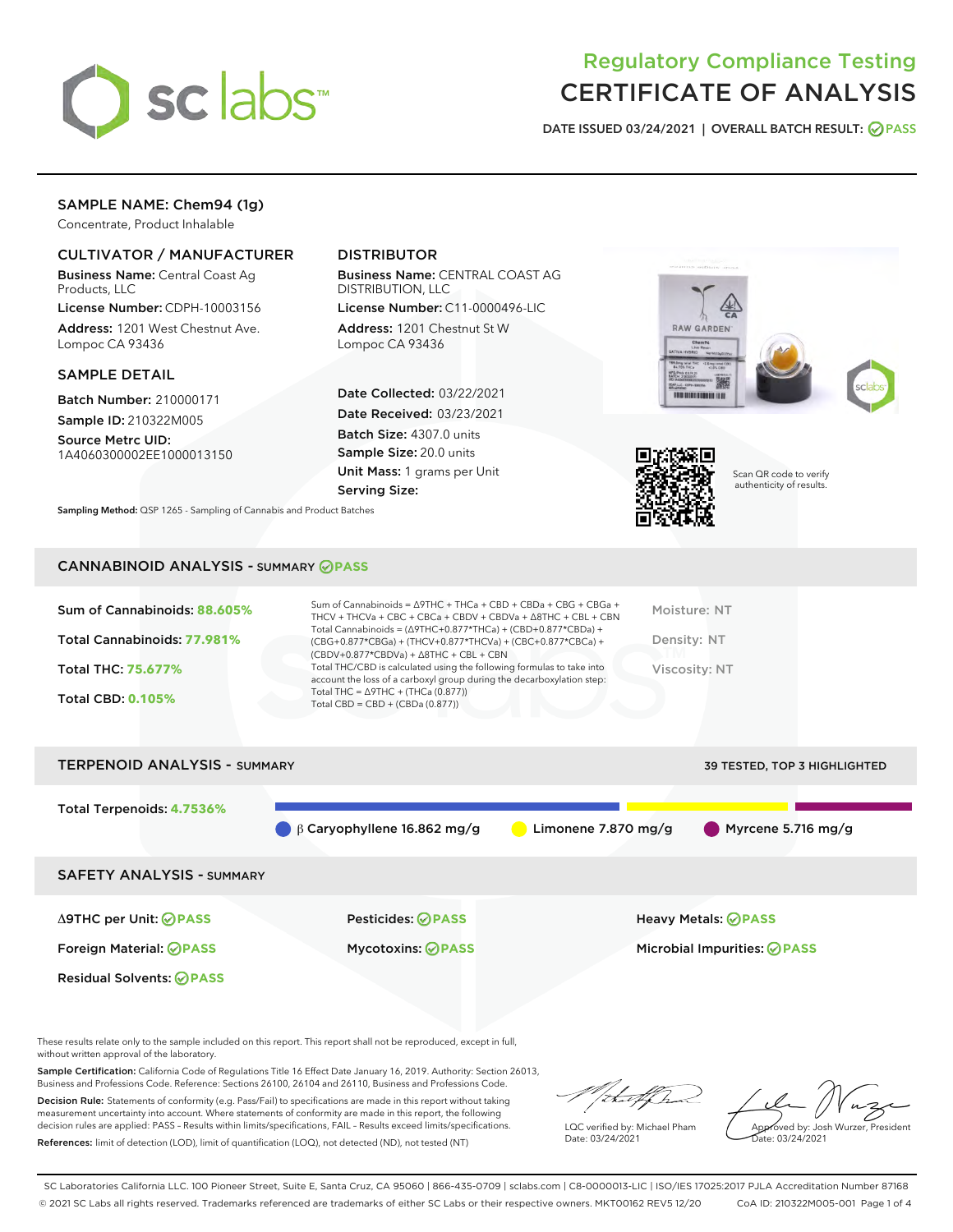



CHEM94 (1G) | DATE ISSUED 03/24/2021 | OVERALL BATCH RESULT: 2 PASS

#### CANNABINOID TEST RESULTS - 03/23/2021 @ PASS

Tested by high-performance liquid chromatography with diode-array detection (HPLC-DAD). **Method:** QSP 1157 - Analysis of Cannabinoids by HPLC-DAD

TOTAL CANNABINOIDS: **77.981%** Total Cannabinoids (Total THC) + (Total CBD) +

(Total CBG) + (Total THCV) + (Total CBC) + (Total CBDV) + ∆8THC + CBL + CBN

TOTAL THC: **75.677%** Total THC (∆9THC+0.877\*THCa)

TOTAL CBD: **0.105%**

Total CBD (CBD+0.877\*CBDa)

TOTAL CBG: 1.51% Total CBG (CBG+0.877\*CBGa) TOTAL THCV: 0.303%

Total THCV (THCV+0.877\*THCVa)

TOTAL CBC: 0.386% Total CBC (CBC+0.877\*CBCa)

TOTAL CBDV: ND Total CBDV (CBDV+0.877\*CBDVa)

| <b>COMPOUND</b> | LOD/LOQ<br>(mg/g)          | <b>MEASUREMENT</b><br><b>UNCERTAINTY</b><br>(mg/g) | <b>RESULT</b><br>(mg/g) | <b>RESULT</b><br>(%) |
|-----------------|----------------------------|----------------------------------------------------|-------------------------|----------------------|
| <b>THCa</b>     | 0.05/0.14                  | ±21.645                                            | 842.23                  | 84.223               |
| <b>A9THC</b>    | 0.06 / 0.26                | ±0.624                                             | 18.13                   | 1.813                |
| <b>CBGa</b>     | 0.1/0.2                    | ±0.64                                              | 12.3                    | 1.23                 |
| <b>CBCa</b>     | 0.07 / 0.28                | ±0.215                                             | 4.40                    | 0.440                |
| <b>CBG</b>      | 0.06/0.19                  | ±0.171                                             | 4.34                    | 0.434                |
| <b>THCVa</b>    | 0.07/0.20                  | ±0.165                                             | 3.45                    | 0.345                |
| <b>CBDa</b>     | 0.02/0.19                  | ±0.035                                             | 1.20                    | 0.120                |
| A8THC           | 0.1/0.4                    | N/A                                                | <b>ND</b>               | <b>ND</b>            |
| <b>THCV</b>     | 0.1/0.2                    | N/A                                                | <b>ND</b>               | <b>ND</b>            |
| <b>CBD</b>      | 0.07/0.29                  | N/A                                                | <b>ND</b>               | <b>ND</b>            |
| <b>CBDV</b>     | 0.04 / 0.15                | N/A                                                | <b>ND</b>               | <b>ND</b>            |
| <b>CBDVa</b>    | 0.03/0.53                  | N/A                                                | <b>ND</b>               | <b>ND</b>            |
| <b>CBL</b>      | 0.06 / 0.24                | N/A                                                | <b>ND</b>               | <b>ND</b>            |
| <b>CBN</b>      | 0.1/0.3                    | N/A                                                | <b>ND</b>               | <b>ND</b>            |
| <b>CBC</b>      | 0.2 / 0.5                  | N/A                                                | <b>ND</b>               | <b>ND</b>            |
|                 | <b>SUM OF CANNABINOIDS</b> |                                                    | 886.05 mg/g             | 88.605%              |

#### **UNIT MASS: 1 grams per Unit**

| ∆9THC per Unit                                                                            | 1120 per-package limit | 18.13 mg/unit<br><b>PASS</b> |  |  |  |
|-------------------------------------------------------------------------------------------|------------------------|------------------------------|--|--|--|
| <b>Total THC per Unit</b>                                                                 |                        | 756.77 mg/unit               |  |  |  |
| <b>CBD per Unit</b>                                                                       |                        | <b>ND</b>                    |  |  |  |
| <b>Total CBD per Unit</b>                                                                 |                        | $1.05$ mg/unit               |  |  |  |
| Sum of Cannabinoids<br>per Unit                                                           |                        | 886.05 mg/unit               |  |  |  |
| <b>Total Cannabinoids</b><br>per Unit                                                     |                        | 779.81 mg/unit               |  |  |  |
| <b>MOISTURE TEST RESULT</b><br><b>DENSITY TEST RESULT</b><br><b>VISCOSITY TEST RESULT</b> |                        |                              |  |  |  |

Not Tested

Not Tested

Not Tested

#### TERPENOID TEST RESULTS - 03/24/2021

Terpene analysis utilizing gas chromatography-flame ionization detection (GC-FID). **Method:** QSP 1192 - Analysis of Terpenoids by GC-FID

| <b>COMPOUND</b>         | LOD/LOQ<br>(mg/g) | <b>MEASUREMENT</b><br><b>UNCERTAINTY</b><br>(mg/g) | <b>RESULT</b><br>(mg/g)                          | <b>RESULT</b><br>(%) |
|-------------------------|-------------------|----------------------------------------------------|--------------------------------------------------|----------------------|
| $\beta$ Caryophyllene   | 0.004 / 0.012     | ±0.6003                                            | 16.862                                           | 1.6862               |
| Limonene                | 0.005 / 0.016     | ±0.1125                                            | 7.870                                            | 0.7870               |
| <b>Myrcene</b>          | 0.008 / 0.025     | ±0.0737                                            | 5.716                                            | 0.5716               |
| $\alpha$ Humulene       | 0.009 / 0.029     | ±0.1757                                            | 5.474                                            | 0.5474               |
| $\alpha$ Bisabolol      | 0.008 / 0.026     | ±0.1258                                            | 2.356                                            | 0.2356               |
| Terpinolene             | 0.008 / 0.026     | ±0.0296                                            | 1.442                                            | 0.1442               |
| Linalool                | 0.009 / 0.032     | ±0.0480                                            | 1.264                                            | 0.1264               |
| $\beta$ Pinene          | 0.004 / 0.014     | ±0.0130                                            | 1.127                                            | 0.1127               |
| $\alpha$ Pinene         | 0.005 / 0.017     | ±0.0081                                            | 0.946                                            | 0.0946               |
| Nerolidol               | 0.009 / 0.028     | ±0.0521                                            | 0.828                                            | 0.0828               |
| Terpineol               | 0.016 / 0.055     | ±0.0467                                            | 0.761                                            | 0.0761               |
| Fenchol                 | 0.010 / 0.034     | ±0.0277                                            | 0.715                                            | 0.0715               |
| trans-β-Farnesene       | 0.008 / 0.025     | ±0.0247                                            | 0.696                                            | 0.0696               |
| Ocimene                 | 0.011 / 0.038     | ±0.0131                                            | 0.407                                            | 0.0407               |
| Caryophyllene<br>Oxide  | 0.010 / 0.033     | ±0.0109                                            | 0.236                                            | 0.0236               |
| Valencene               | 0.009 / 0.030     | ±0.0154                                            | 0.223                                            | 0.0223               |
| <b>Borneol</b>          | 0.005 / 0.016     | ±0.0080                                            | 0.191                                            | 0.0191               |
| Camphene                | 0.005 / 0.015     | ±0.0015                                            | 0.132                                            | 0.0132               |
| Geraniol                | 0.002 / 0.007     | ±0.0029                                            | 0.067                                            | 0.0067               |
| Fenchone                | 0.009 / 0.028     | ±0.0015                                            | 0.050                                            | 0.0050               |
| $\alpha$ Phellandrene   | 0.006 / 0.020     | ±0.0006                                            | 0.042                                            | 0.0042               |
| $\alpha$ Terpinene      | 0.005 / 0.017     | ±0.0005                                            | 0.033                                            | 0.0033               |
| Citronellol             | 0.003 / 0.010     | ±0.0015                                            | 0.030                                            | 0.0030               |
| 3 Carene                | 0.005 / 0.018     | ±0.0004                                            | 0.028                                            | 0.0028               |
| $\gamma$ Terpinene      | 0.006 / 0.018     | ±0.0005                                            | 0.028                                            | 0.0028               |
| Nerol                   | 0.003 / 0.011     | ±0.0005                                            | 0.012                                            | 0.0012               |
| Sabinene                | 0.004 / 0.014     | N/A                                                | <loq< th=""><th><math>&lt;</math>LOQ</th></loq<> | $<$ LOQ              |
| Eucalyptol              | 0.006 / 0.018     | N/A                                                | <loq< th=""><th><loq< th=""></loq<></th></loq<>  | <loq< th=""></loq<>  |
| Sabinene Hydrate        | 0.006 / 0.022     | N/A                                                | <loq< th=""><th><loq< th=""></loq<></th></loq<>  | <loq< th=""></loq<>  |
| p-Cymene                | 0.005 / 0.016     | N/A                                                | <b>ND</b>                                        | ND                   |
| (-)-Isopulegol          | 0.005 / 0.016     | N/A                                                | ND                                               | <b>ND</b>            |
| Camphor                 | 0.006 / 0.019     | N/A                                                | <b>ND</b>                                        | ND                   |
| Isoborneol              | 0.004 / 0.012     | N/A                                                | ND                                               | <b>ND</b>            |
| Menthol                 | 0.008 / 0.025     | N/A                                                | <b>ND</b>                                        | <b>ND</b>            |
| R-(+)-Pulegone          | 0.003 / 0.011     | N/A                                                | ND                                               | ND                   |
| <b>Geranyl Acetate</b>  | 0.004 / 0.014     | N/A                                                | ND                                               | ND                   |
| $\alpha$ Cedrene        | 0.005 / 0.016     | N/A                                                | ND                                               | <b>ND</b>            |
| Guaiol                  | 0.009 / 0.030     | N/A                                                | ND                                               | ND                   |
| Cedrol                  | 0.008 / 0.027     | N/A                                                | ND                                               | <b>ND</b>            |
| <b>TOTAL TERPENOIDS</b> |                   |                                                    | 47.536 mg/g                                      | 4.7536%              |

SC Laboratories California LLC. 100 Pioneer Street, Suite E, Santa Cruz, CA 95060 | 866-435-0709 | sclabs.com | C8-0000013-LIC | ISO/IES 17025:2017 PJLA Accreditation Number 87168 © 2021 SC Labs all rights reserved. Trademarks referenced are trademarks of either SC Labs or their respective owners. MKT00162 REV5 12/20 CoA ID: 210322M005-001 Page 2 of 4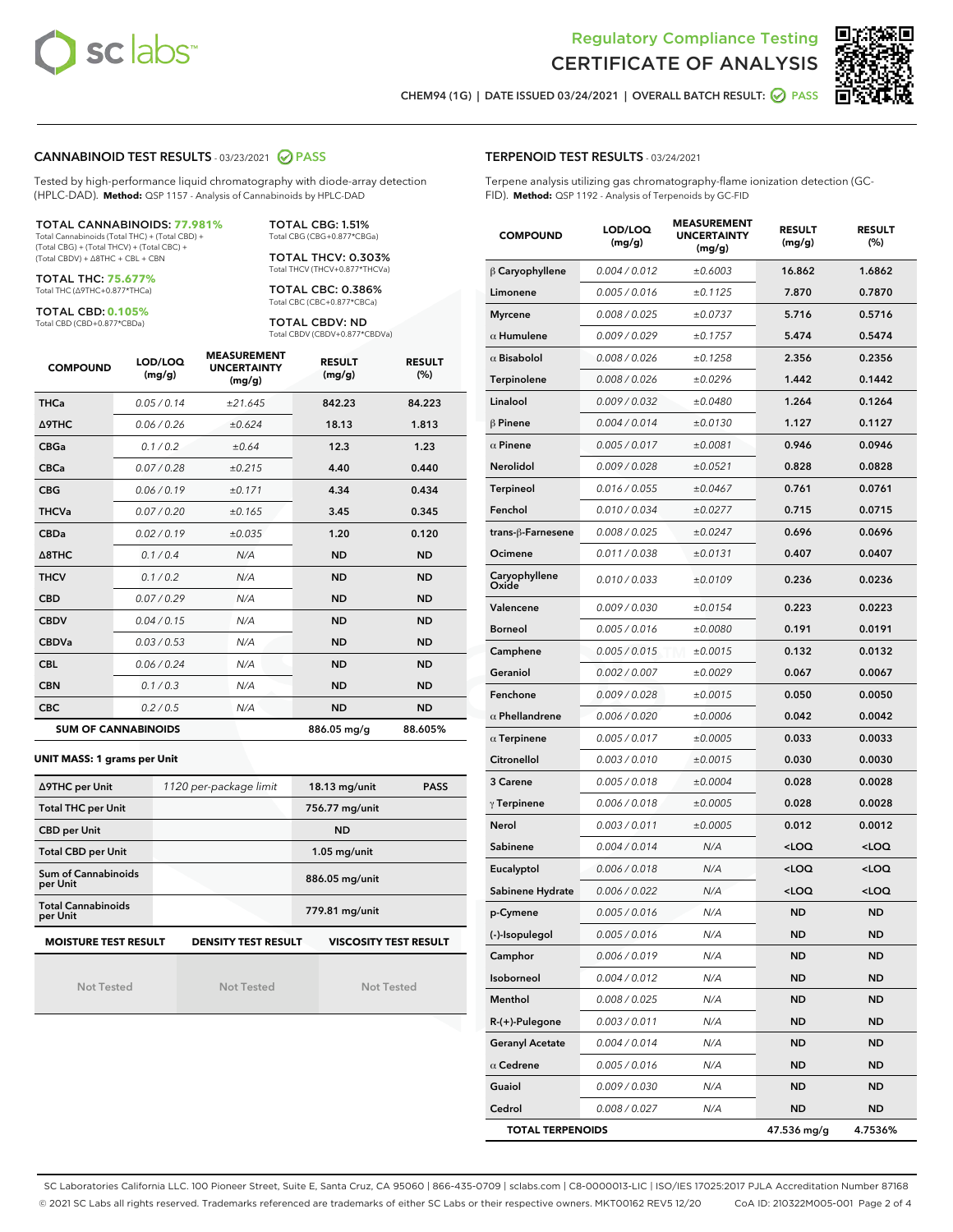



CHEM94 (1G) | DATE ISSUED 03/24/2021 | OVERALL BATCH RESULT: ◯ PASS

#### CATEGORY 1 PESTICIDE TEST RESULTS - 03/24/2021 2 PASS

Pesticide and plant growth regulator analysis utilizing high-performance liquid chromatography-mass spectrometry (HPLC-MS) or gas chromatography-mass spectrometry (GC-MS). \*GC-MS utilized where indicated. **Method:** QSP 1212 - Analysis of Pesticides and Mycotoxins by LC-MS or QSP 1213 - Analysis of Pesticides by GC-MS

| <b>COMPOUND</b>             | LOD/LOQ<br>$(\mu g/g)$ | <b>ACTION</b><br><b>LIMIT</b><br>$(\mu g/g)$ | <b>MEASUREMENT</b><br><b>UNCERTAINTY</b><br>$(\mu g/g)$ | <b>RESULT</b><br>$(\mu g/g)$ | <b>RESULT</b> |
|-----------------------------|------------------------|----------------------------------------------|---------------------------------------------------------|------------------------------|---------------|
| Aldicarb                    | 0.03 / 0.08            | $\ge$ LOD                                    | N/A                                                     | <b>ND</b>                    | <b>PASS</b>   |
| Carbofuran                  | 0.02/0.05              | $>$ LOD                                      | N/A                                                     | <b>ND</b>                    | <b>PASS</b>   |
| Chlordane*                  | 0.03 / 0.08            | $\ge$ LOD                                    | N/A                                                     | <b>ND</b>                    | <b>PASS</b>   |
| Chlorfenapyr*               | 0.03/0.10              | $\ge$ LOD                                    | N/A                                                     | <b>ND</b>                    | <b>PASS</b>   |
| Chlorpyrifos                | 0.02 / 0.06            | $\ge$ LOD                                    | N/A                                                     | <b>ND</b>                    | <b>PASS</b>   |
| Coumaphos                   | 0.02/0.07              | $>$ LOD                                      | N/A                                                     | <b>ND</b>                    | <b>PASS</b>   |
| <b>Daminozide</b>           | 0.02 / 0.07            | $\ge$ LOD                                    | N/A                                                     | <b>ND</b>                    | <b>PASS</b>   |
| <b>DDVP</b><br>(Dichlorvos) | 0.03/0.09              | $\ge$ LOD                                    | N/A                                                     | <b>ND</b>                    | <b>PASS</b>   |
| <b>Dimethoate</b>           | 0.03/0.08              | $\ge$ LOD                                    | N/A                                                     | <b>ND</b>                    | <b>PASS</b>   |
| Ethoprop(hos)               | 0.03/0.10              | $\ge$ LOD                                    | N/A                                                     | <b>ND</b>                    | <b>PASS</b>   |
| Etofenprox                  | 0.02 / 0.06            | $>$ LOD                                      | N/A                                                     | <b>ND</b>                    | <b>PASS</b>   |
| Fenoxycarb                  | 0.03/0.08              | $\ge$ LOD                                    | N/A                                                     | <b>ND</b>                    | <b>PASS</b>   |
| Fipronil                    | 0.03/0.08              | $>$ LOD                                      | N/A                                                     | <b>ND</b>                    | <b>PASS</b>   |
| Imazalil                    | 0.02 / 0.06            | $\ge$ LOD                                    | N/A                                                     | <b>ND</b>                    | <b>PASS</b>   |
| Methiocarb                  | 0.02 / 0.07            | $\ge$ LOD                                    | N/A                                                     | <b>ND</b>                    | <b>PASS</b>   |
| Methyl<br>parathion         | 0.03/0.10              | $>$ LOD                                      | N/A                                                     | <b>ND</b>                    | <b>PASS</b>   |
| <b>Mevinphos</b>            | 0.03/0.09              | $>$ LOD                                      | N/A                                                     | <b>ND</b>                    | <b>PASS</b>   |
| Paclobutrazol               | 0.02 / 0.05            | $\ge$ LOD                                    | N/A                                                     | <b>ND</b>                    | <b>PASS</b>   |
| Propoxur                    | 0.03/0.09              | $>$ LOD                                      | N/A                                                     | <b>ND</b>                    | <b>PASS</b>   |
| Spiroxamine                 | 0.03 / 0.08            | $\ge$ LOD                                    | N/A                                                     | <b>ND</b>                    | <b>PASS</b>   |
| Thiacloprid                 | 0.03/0.10              | $\ge$ LOD                                    | N/A                                                     | <b>ND</b>                    | <b>PASS</b>   |

#### CATEGORY 2 PESTICIDE TEST RESULTS - 03/24/2021 @ PASS

| <b>COMPOUND</b>   | LOD/LOQ<br>$(\mu g/g)$ | <b>ACTION</b><br><b>LIMIT</b><br>$(\mu g/g)$ | <b>MEASUREMENT</b><br><b>UNCERTAINTY</b><br>$(\mu g/g)$ | <b>RESULT</b><br>$(\mu g/g)$ | <b>RESULT</b> |
|-------------------|------------------------|----------------------------------------------|---------------------------------------------------------|------------------------------|---------------|
| Abamectin         | 0.03/0.10              | 0.1                                          | N/A                                                     | <b>ND</b>                    | <b>PASS</b>   |
| Acephate          | 0.02/0.07              | 0.1                                          | N/A                                                     | <b>ND</b>                    | <b>PASS</b>   |
| Acequinocyl       | 0.02/0.07              | 0.1                                          | N/A                                                     | <b>ND</b>                    | <b>PASS</b>   |
| Acetamiprid       | 0.02/0.05              | 0.1                                          | N/A                                                     | <b>ND</b>                    | <b>PASS</b>   |
| Azoxystrobin      | 0.02/0.07              | 0.1                                          | N/A                                                     | <b>ND</b>                    | <b>PASS</b>   |
| <b>Bifenazate</b> | 0.01/0.04              | 0.1                                          | N/A                                                     | <b>ND</b>                    | <b>PASS</b>   |
| <b>Bifenthrin</b> | 0.02/0.05              | 3                                            | N/A                                                     | <b>ND</b>                    | <b>PASS</b>   |
| <b>Boscalid</b>   | 0.03/0.09              | 0.1                                          | N/A                                                     | <b>ND</b>                    | <b>PASS</b>   |

|  | <b>CATEGORY 2 PESTICIDE TEST RESULTS</b> - 03/24/2021 continued |  |  |  |
|--|-----------------------------------------------------------------|--|--|--|
|--|-----------------------------------------------------------------|--|--|--|

| <b>COMPOUND</b>                 | <b>LOD/LOQ</b><br>$(\mu g/g)$ | <b>ACTION</b><br><b>LIMIT</b><br>(µg/g) | <b>MEASUREMENT</b><br><b>UNCERTAINTY</b><br>(µg/g) | <b>RESULT</b><br>(µg/g) | <b>RESULT</b> |
|---------------------------------|-------------------------------|-----------------------------------------|----------------------------------------------------|-------------------------|---------------|
| Captan                          | 0.19/0.57                     | 0.7                                     | N/A                                                | ND                      | <b>PASS</b>   |
| Carbaryl                        | 0.02 / 0.06                   | 0.5                                     | N/A                                                | ND                      | <b>PASS</b>   |
| <b>Chlorantranilip-</b><br>role | 0.04 / 0.12                   | 10                                      | N/A                                                | ND                      | <b>PASS</b>   |
| Clofentezine                    | 0.03/0.09                     | 0.1                                     | N/A                                                | <b>ND</b>               | <b>PASS</b>   |
| Cyfluthrin                      | 0.12 / 0.38                   | 2                                       | N/A                                                | ND                      | <b>PASS</b>   |
| Cypermethrin                    | 0.11 / 0.32                   | $\mathbf{1}$                            | N/A                                                | ND                      | <b>PASS</b>   |
| <b>Diazinon</b>                 | 0.02 / 0.05                   | 0.1                                     | N/A                                                | ND                      | <b>PASS</b>   |
| Dimethomorph                    | 0.03 / 0.09                   | 2                                       | N/A                                                | ND                      | <b>PASS</b>   |
| Etoxazole                       | 0.02 / 0.06                   | 0.1                                     | N/A                                                | ND                      | <b>PASS</b>   |
| Fenhexamid                      | 0.03 / 0.09                   | 0.1                                     | N/A                                                | ND                      | <b>PASS</b>   |
| Fenpyroximate                   | 0.02 / 0.06                   | 0.1                                     | N/A                                                | ND                      | <b>PASS</b>   |
| Flonicamid                      | 0.03 / 0.10                   | 0.1                                     | N/A                                                | ND                      | <b>PASS</b>   |
| Fludioxonil                     | 0.03/0.10                     | 0.1                                     | N/A                                                | ND                      | <b>PASS</b>   |
| Hexythiazox                     | 0.02 / 0.07                   | 0.1                                     | N/A                                                | ND                      | <b>PASS</b>   |
| Imidacloprid                    | 0.04 / 0.11                   | 5                                       | N/A                                                | ND                      | <b>PASS</b>   |
| Kresoxim-methyl                 | 0.02 / 0.07                   | 0.1                                     | N/A                                                | ND                      | <b>PASS</b>   |
| <b>Malathion</b>                | 0.03 / 0.09                   | 0.5                                     | N/A                                                | ND                      | <b>PASS</b>   |
| Metalaxyl                       | 0.02 / 0.07                   | 2                                       | N/A                                                | ND                      | <b>PASS</b>   |
| Methomyl                        | 0.03/0.10                     | 1                                       | N/A                                                | ND                      | <b>PASS</b>   |
| Myclobutanil                    | 0.03 / 0.09                   | 0.1                                     | N/A                                                | ND                      | <b>PASS</b>   |
| Naled                           | 0.02 / 0.07                   | 0.1                                     | N/A                                                | ND                      | <b>PASS</b>   |
| Oxamyl                          | 0.04 / 0.11                   | 0.5                                     | N/A                                                | ND                      | <b>PASS</b>   |
| Pentachloronitro-<br>benzene*   | 0.03 / 0.09                   | 0.1                                     | N/A                                                | ND                      | PASS          |
| Permethrin                      | 0.04 / 0.12                   | 0.5                                     | N/A                                                | ND                      | <b>PASS</b>   |
| Phosmet                         | 0.03 / 0.10                   | 0.1                                     | N/A                                                | ND                      | <b>PASS</b>   |
| Piperonylbu-<br>toxide          | 0.02 / 0.07                   | 3                                       | N/A                                                | ND                      | <b>PASS</b>   |
| Prallethrin                     | 0.03 / 0.08                   | 0.1                                     | N/A                                                | ND                      | <b>PASS</b>   |
| Propiconazole                   | 0.02 / 0.07                   | 0.1                                     | N/A                                                | ND                      | <b>PASS</b>   |
| Pyrethrins                      | 0.04 / 0.12                   | 0.5                                     | N/A                                                | ND                      | PASS          |
| Pyridaben                       | 0.02 / 0.07                   | 0.1                                     | N/A                                                | ND                      | PASS          |
| Spinetoram                      | 0.02 / 0.07                   | 0.1                                     | N/A                                                | ND                      | <b>PASS</b>   |
| Spinosad                        | 0.02 / 0.07                   | 0.1                                     | N/A                                                | ND                      | <b>PASS</b>   |
| Spiromesifen                    | 0.02 / 0.05                   | 0.1                                     | N/A                                                | <b>ND</b>               | <b>PASS</b>   |
| Spirotetramat                   | 0.02 / 0.06                   | 0.1                                     | N/A                                                | <b>ND</b>               | <b>PASS</b>   |
| Tebuconazole                    | 0.02 / 0.07                   | 0.1                                     | N/A                                                | ND                      | <b>PASS</b>   |
| Thiamethoxam                    | 0.03 / 0.10                   | 5                                       | N/A                                                | <b>ND</b>               | <b>PASS</b>   |
| Trifloxystrobin                 | 0.03 / 0.08                   | 0.1                                     | N/A                                                | <b>ND</b>               | PASS          |